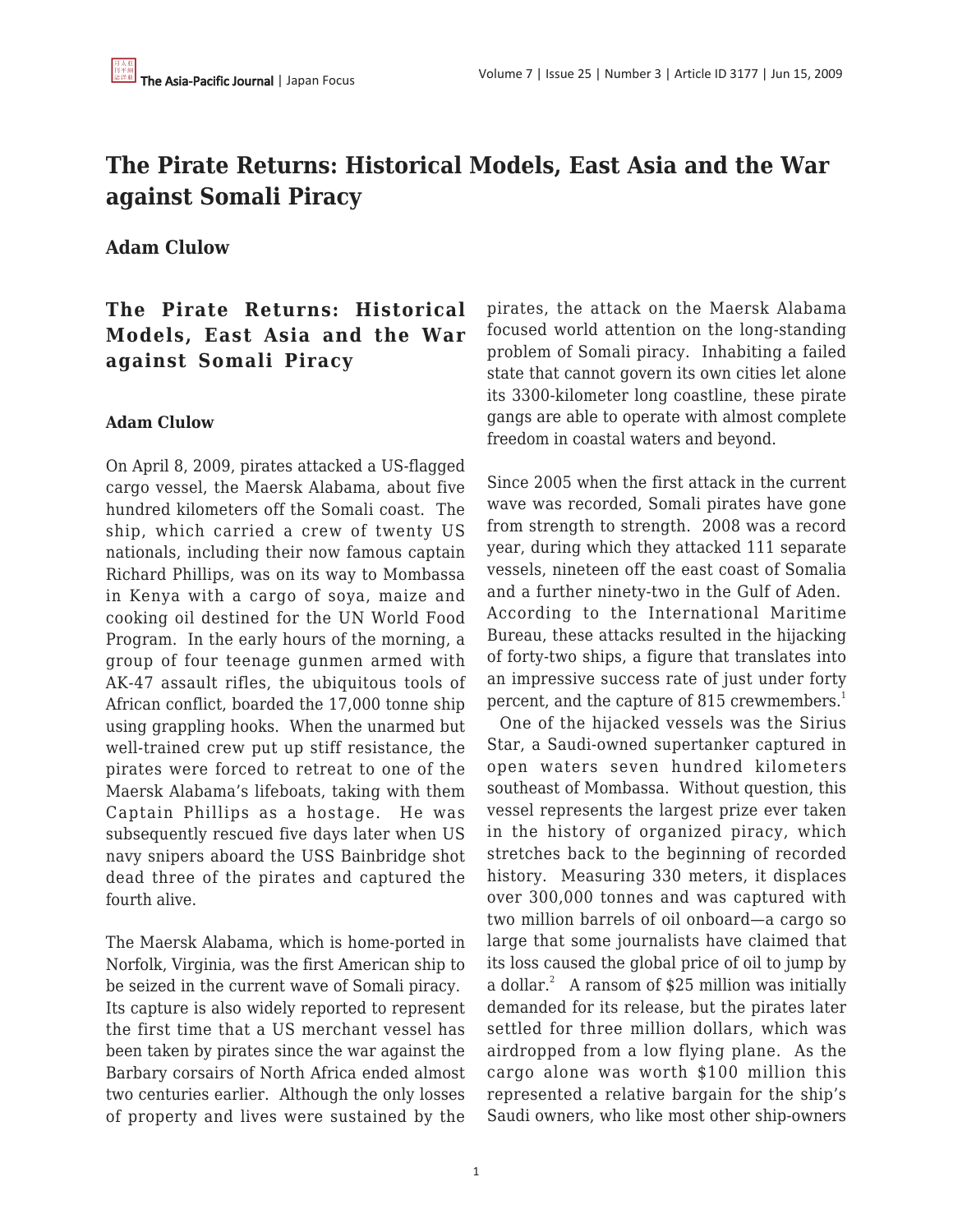

in their position were perfectly willing to pay to ensure the safety of their investment. While the capture of the Sirius Star was piracy on a spectacular scale, other less impressive prizes have regularly produced sizable returns with an average payoff of around one million dollars per vessel. One conservative estimate suggests that Somali pirates earned between eighteen and thirty million dollars in the first nine months of  $2008$  alone.<sup>3</sup>



#### **The Sirius Star**

There is now widespread international recognition that something will have to be done about this problem. Piracy has the potential to strangle commerce flowing through the Gulf of Aden, one of the world's most important sea routes that is used by 20,000 ships every year. There is also a risk that terrorist organizations will enter the piracy business to generate revenue, to gain bargaining chips in negotiations or, in a more frightening scenario, to use a captured vessel as a weapon.



Because the pirate appears as an unwelcome apparition from an anarchic and savage past, there has been a tendency to look towards history to find ways to suppress piracy. The attack on the Maersk Alabama prompted a number of commentators to turn their attention to the last American encounter with large-scale piracy, the wars with the Barbary corsairs that took place at the beginning of the nineteenth century, to see what lessons can be drawn from these conflicts. In fact, it has been difficult to avoid the comparison. Not only do the Barbary corsairs seem similar to Somali pirates in that both are Muslim and African, but the naval vessel that rescued Captain Phillips is named after William Bainbridge who was captured in Tripoli during the First Barbary War when his ship ran aground. In an article published two days after the attack on the Maersk Alabama and now circulating widely through the internet, Tom Wilkinson, chief executive officer of the United States Naval Institute, argues that the campaign against the Barbary pirates should be held as a model and that the tactics it involved should be duplicated by the US navy today:

> The issue is simple but difficult - how do we eliminate the pirate threat? Strangely, we seem unable to learn from our own history. In 1804 President Thomas Jefferson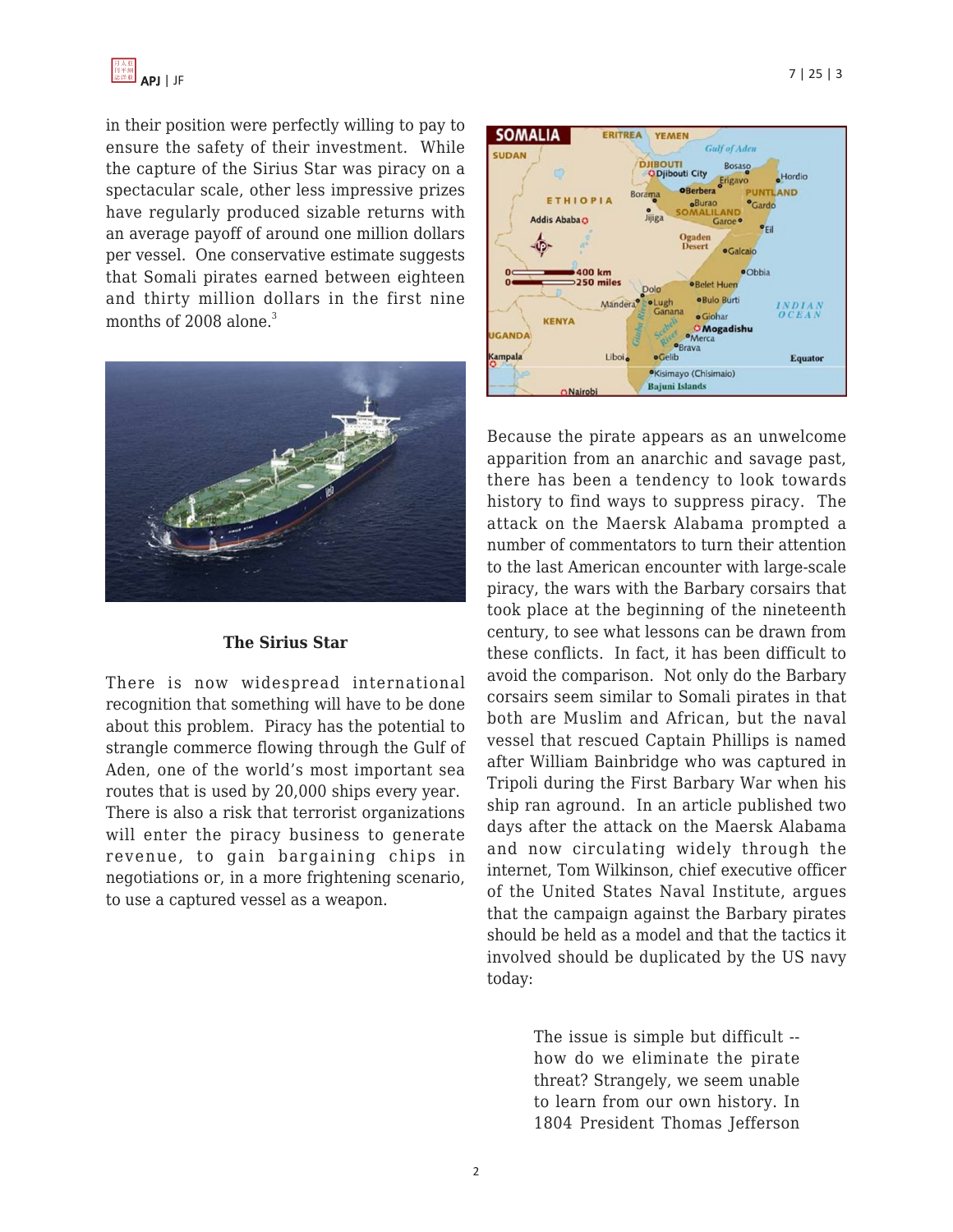said "Enough" to paying 20 percent of the U.S. national budget as tribute to Barbary pirates. His response was clear and successful -- build a strong naval task force, equip it with a sizeable contingent of Marines, and send it to attack and defeat the pirates in their lair. The sailors and Marines sent on that mission did just that -- and in the process wrote a stirring page in our nation's early history. The problem today is that we have refused to take the Jefferson model. We've confined our antipiracy efforts to the open seas and left the pirates' home bases on land as a sanctuary. Thus, the pirates continue to operate with relative freedom and stealth. We and our allies only respond, never seizing the initiative. The Jefferson model is a better answer: Take on the pirates where they are, rather than guessing where they will be. In short, attack them at their home  $bases.<sup>4</sup>$ 

While Barbary and Somali pirates do resemble each other in some ways, it is far from obvious that the Jefferson model, to use Wilkinson's term, provides the best template to take from history. Barbary pirates were state-sponsored and hence under the control of an individual ruler who could be compelled by force to shift policy. In contrast, Somali piracy is anarchic and, although certainly tied to power structures on land, cannot be traced back to one figure. Setting this fact aside, the idea that a short military campaign involving attacks on pirate land bases will be enough to halt large-scale piracy and to prevent these groups from reappearing as soon as the Marines leave is problematic at best.

Other commentators with an eye on history

have held up the British's navy campaign to eradicate Atlantic and Caribbean piracy in the first decades of the eighteenth century as a model. This operation ended the career of some of the most notorious pirates in history, including Blackbeard and Bartholomew Roberts, and brought the so-called golden age of piracy to a final, bloody end around 1730. In 2009, however, no single state is capable of duplicating this campaign, which was conducted by an emerging imperial power with a powerful navy able to police global shipping lanes. Even a coalition of states, such as the group of nations that have contributed vessels to Combined Task Force 151, cannot deploy enough ships to adequately guard the shipping lanes threatened by pirate attacks.



**Blackbeard (1826 engraving)**

If we are to look towards history for the answer, then we would do well to turn our attention to East Asia, specifically to a number of largely neglected but highly sophisticated anti-piracy campaigns that ended the careers of tens of thousands of pirates in the premodern and early modern periods. There are two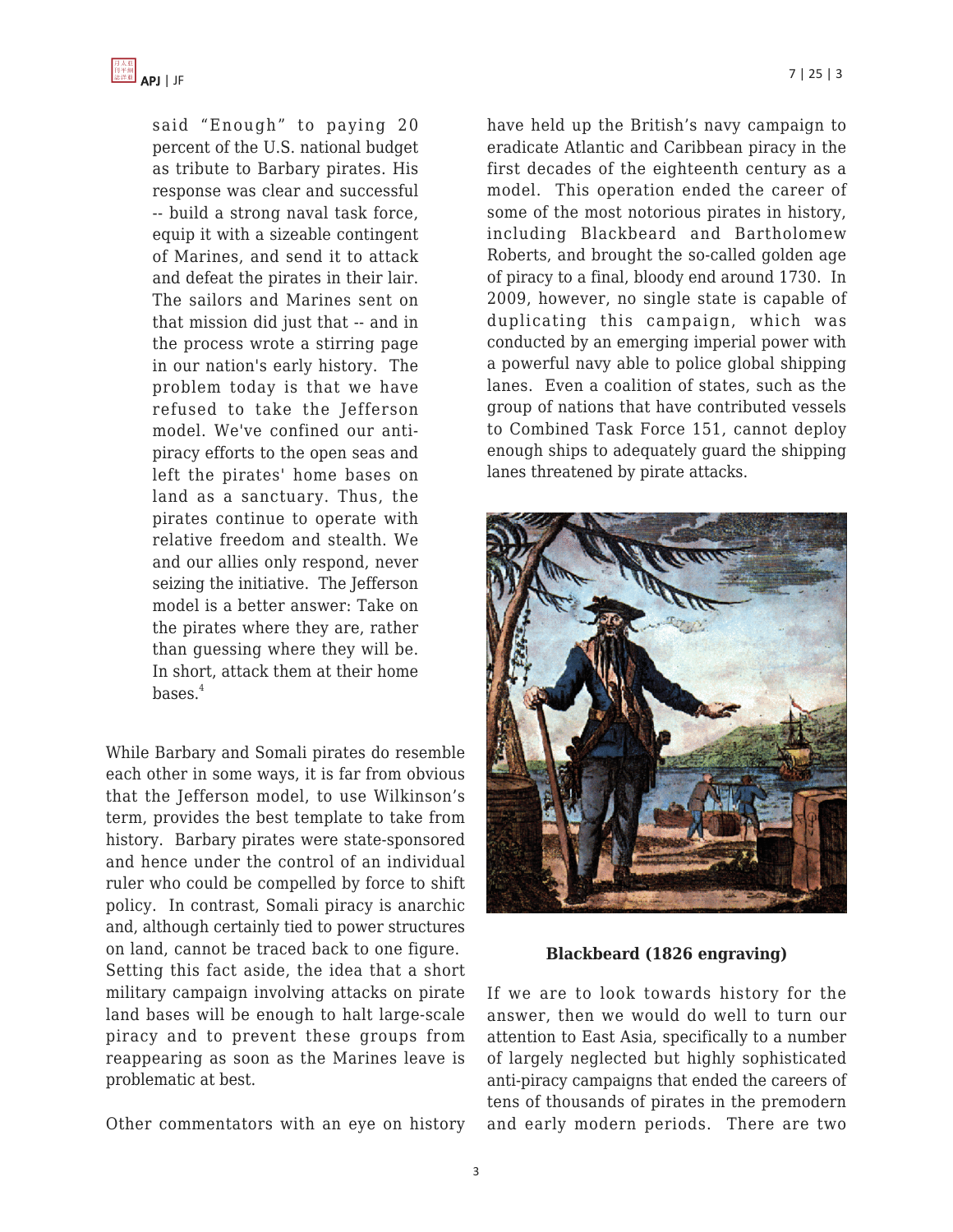

reasons to focus on East Asia. First, the region is very much at the center of the emerging crisis. While the attack on the Maersk Alabama focused attention on the United States and its rude encounter with piracy, countries across East Asia have been grappling with this problem long before Captain Phillips' vessel was boarded. The economic consequences of Somali piracy are obvious with Chinese and Japanese shipping companies already losing over half a dozen ships to attacks. At the same time, the situation in Somalia appears to present one of those opportune crises that allow national leaders to advance long-held agendas without encountering significant resistance. One prescient newspaper editorial has already noted that Somalia pirates are quietly and unexpectedly "transforming geopolitical relationships in East Asia" and it is no exaggeration to say that the decisions taken in response to this problem have the potential to reshape the region.<sup>5</sup> In particular, the policies pursued by China, Japan, and South Korea, all of which have already sent naval vessels to Africa, will almost certainly have long term consequences that extend far beyond the immediate crisis.

Second, an examination of past East Asian encounters with piracy offers a more viable template for action than either the American or British models outlined above. The campaigns required to suppress the multiple peaks of pirate activity that East Asia experienced featured a raft of innovative measures, including the active incorporation of pirate elites into political structures and the mass disarmament of coastal populations. On the most general level, it is possible to say that East Asian campaigns were far less reliant on the roving squadrons of pirate-hunting vessels so central to American and European efforts and tended to focus more on circumstances on land, working to eliminate the root causes of piracy and to deprive potential pirates of motivation and means. As a result, these campaigns were seldom simply punitive and were heavily reliant on measures to entice pirates away from the business of maritime violence and into new roles. As such, the strategies employed in these campaigns are broadly relevant to the Somali case, which requires a multi-pronged approach that deals first with conditions on land. This is not to say that any historical model will be duplicated exactly in Somalia. All East Asian models, as indeed any of the other templates that can be supplied from history, are tied to a unique set of historical circumstances that can never be replicated, but they nonetheless offer valuable lessons for current policymakers. In addition, the sheer number of references made in newspapers and other media to past encounters with piracy and what can be learnt from these show that historical models do have the potential to fruitfully shape the debate about how to deal with the current crisis in Somalia.

#### **East Asia and Somali pirates**

As an emerging economic power serviced by a rapidly expanding merchant fleet and heavily dependent on Middle East oil to fuel its economy, China is particularly vulnerable to piracy. In early 2005, at the very start of the current wave of attacks, an LPG tanker owned by a Hong-Kong based company was captured by Somali pirates and ransomed for \$300,000, a comparatively low figure when compared to the sums now regularly paid out but also a harbinger of things to come. In 2008, at least seven of the 1,265 Chinese vessels that passed through the Gulf of Aden were attacked. These included the Tianyu No. 8, a fishing trawler with sixteen Chinese crew-members, that was captured by Somali pirates on November 14 and set free in early February 2009 after paying an undisclosed sum in ransom.

In January 2009, the People's Liberation Army Navy (PLAN) dispatched vessels, two destroyers and a supply ship, to join anti-piracy patrols in the Gulf of Aden. Over the next four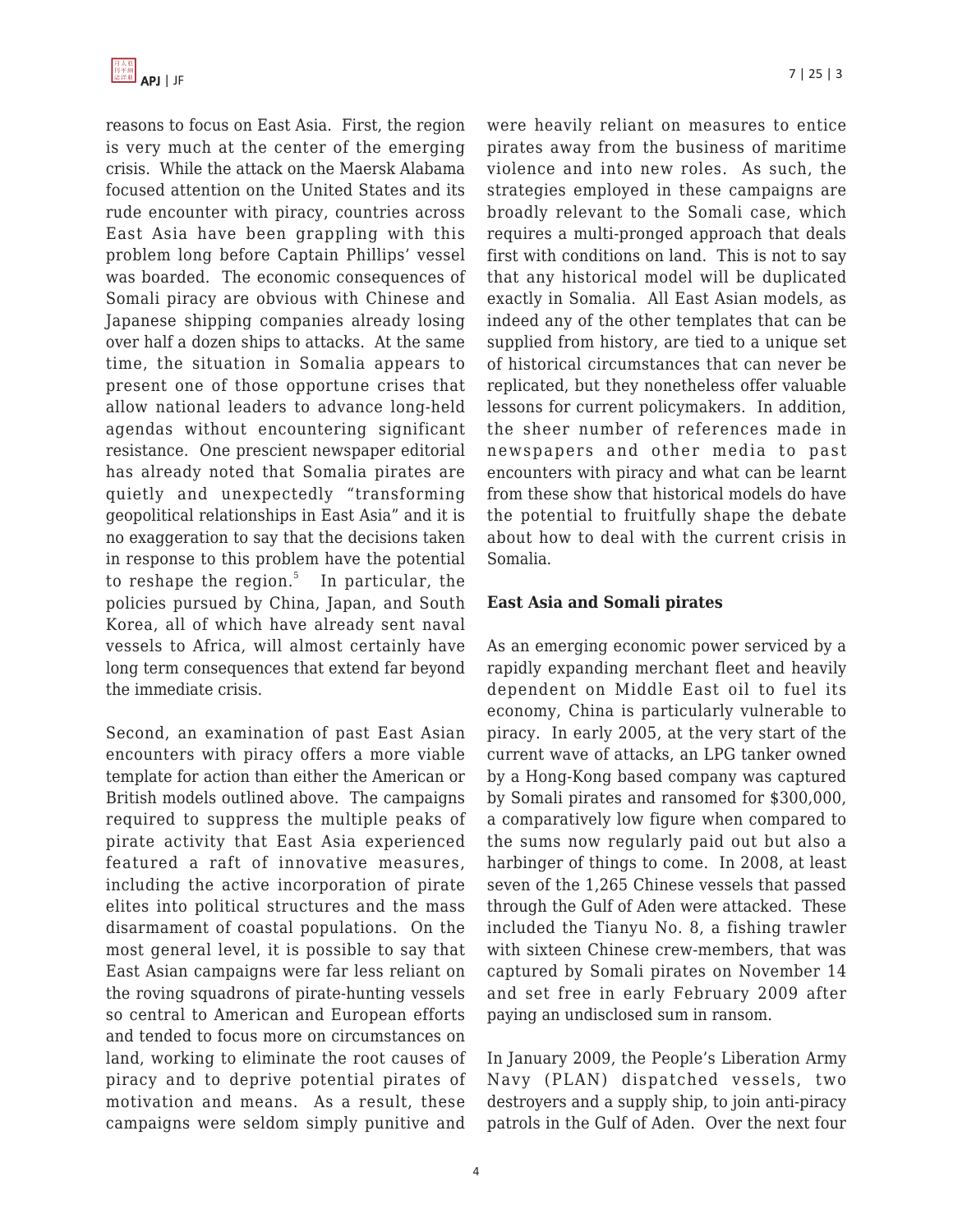months, they proceeded to escort 210 vessels and to rescue three ships from the clutches of pirates. The China Daily, which is conventionally regarded as a government mouthpiece, described the operations of this small fleet in grand terms as a "historic mission" and even normally reticent Chinese government officials seem eager to emphasize the momentous nature of the deployment. $6$ 

One Foreign Ministry spokesman stated simply that "China's military participation sends a strong political message to the international community, that a China with its improved economic and military strength is willing to play a larger role in maintaining world peace and security."<sup>7</sup> Speaking as the first squadron prepared to head for African waters, the commander of the Chinese navy was explicit about the fact that this represented something new when he observed that it is "the first time we go abroad to protect our strategic interests armed with military force - and the first time for our navy to protect important shipping lanes far from our shores."<sup>8</sup> Few commentators outside of China seem inclined to disagree with this assessment. Indeed, some have argued that the deployment represents the first time that Chinese naval forces have embarked on an active combat mission outside their own waters since Zheng He's famous voyages to Southeast Asia and East Africa in the early fifteenth century, a period when China ruled the waves. $9$  Although the country is still a long away from regaining the position of maritime dominance it once held, the operation in the Gulf of Aden does show that the Chinese military, and hence the Chinese state, is intent on playing a more active role on the world stage. Equally, there is no sign that this new confidence will fade anytime soon. PLAN officers have already commented that they do not see this as a "short mission" and there is every reason to believe that it marks the beginning of a far more prominent role for China's navy.

The crisis in Somalia also presents unexpected

opportunities to push towards wider goals. The Chinese government has already announced publicly that it has instructed PLAN ships to focus on guarding Chinese vessels and crews, including those from Hong Kong, Macao and—more controversially—Taiwan. In January 2009, PLAN vessels escorted a Taiwan-owned tanker, the Formosa Product Cosmos, through the Gulf of Aden, prompting a Taiwanese government official to note defensively that the ship, which is registered in Liberia and was under hire to a South Korean company, was not really Taiwanese in any substantial way. So far officials from Taiwan have rejected any notion of special protection from China, but the situation has been complicated further by the capture of a Taiwanese fishing vessel, Win Far 161, by Somali pirates in April of this year and the subsequent offer by PLAN warships to rescue the crew.<sup>10</sup> If China is able to assume responsibility for protecting all vessels from Taiwan passing through these waters, then it represents a subtle but effective challenge to the sovereignty of the island.

Like their counterparts in China, Japanese shipping companies have already lost a number of vessels to Somali pirates. $11$  Since October 2007, when the chemical tanker Golden Nori was seized, a steady stream of ships with a direct connection to Japan have been attacked, captured, ransomed and then released. The last half of 2008 was particularly difficult with almost monthly incidents. The bulk carrier Stella Maris was captured in July 2008 on its way to Europe and taken to the pirate headquarters of Eyl with twenty-one sailors as hostages. One month later, the chemical tanker Irene was attacked and hijacked by armed pirates. Both vessels were subsequently freed in October after ransoms were paid. The MT Stolt Valor, a Hong Kong-flagged, Japaneseowned chemical tanker carrying 23,818 tonnes of oil products, was boarded by fifteen pirates armed with automatic weapons in September and ransomed for \$2.5 million. In October, the Panamanian-flagged bulk carrier, MV African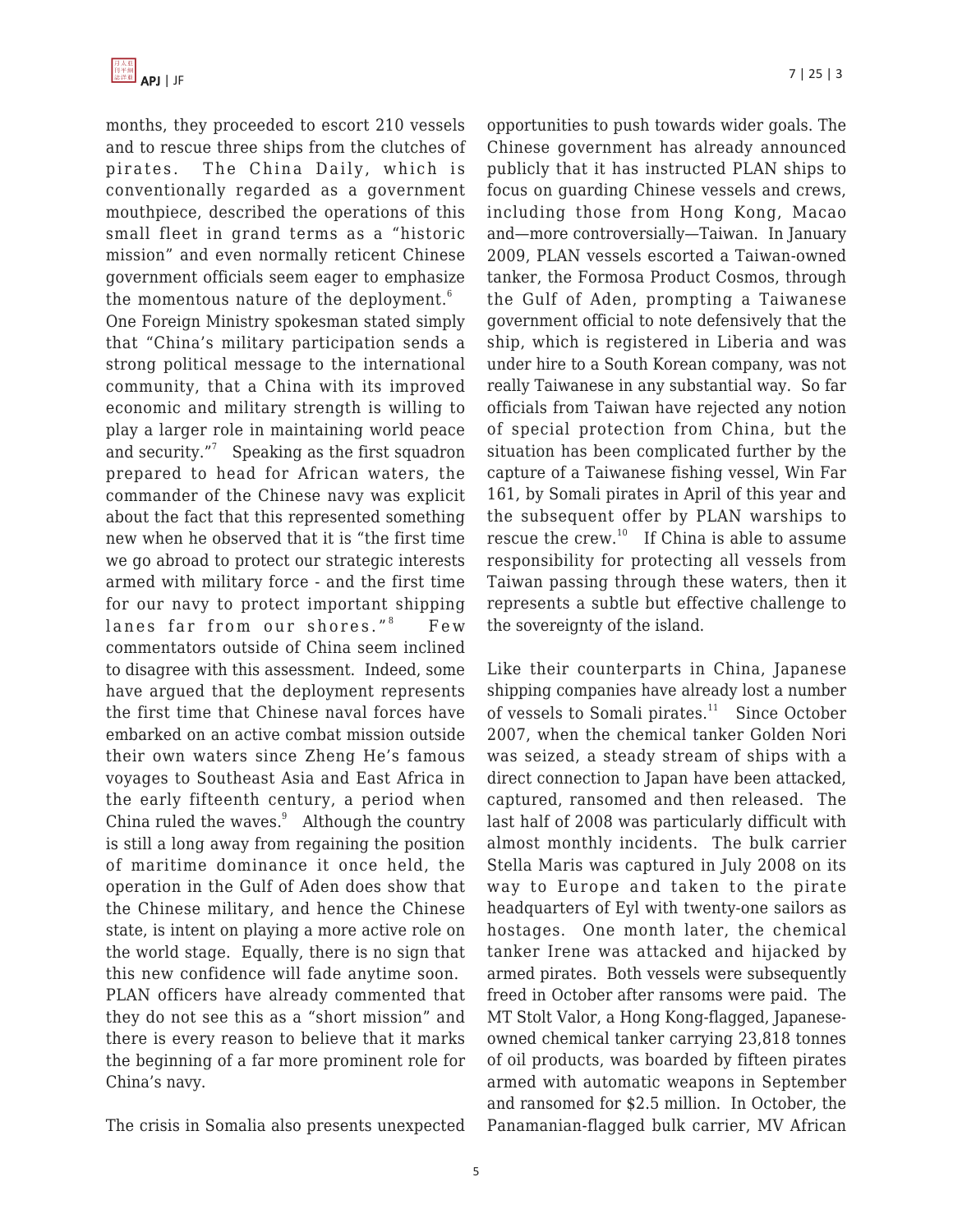Sanderling, which is operated by Nagashiki Shipping, was attacked and boarded by a group of pirates in speedboats. Finally, the Chemstar Venus, a Japanese oil tanker, was seized in November 2008 and released in February 2009 after a ransom estimated at around one million dollars. In total therefore, five vessels connected with Japan were taken and ransomed in just six months—a fact that is not surprising if we consider that Japanese companies send around two thousand ships through the Gulf of Aden each year. So far, only one Japanese crewmember has been captured but this figure is likely to increase.



#### **Somali pirates**

In response, the Japanese government has dispatched its own vessels to the Indian Ocean. Prime Minister Aso has framed the problem in stark terms, arguing that piracy "is a life-or-death matter that threatens Japan's national interests of securing the safety of transport by sea… The pirates off the coast of Somalia are especially a threat to the international community, including Japan, and emergency measures need to be taken."<sup>12</sup> At the end of March 2009, two Japanese Maritime Self Defense Force (MSDF) destroyers, the Sazanami and the Samidare, commenced patrols in the waters around the Horn of Africa. Although Japanese government officials have been less than explicit about the historic nature of their decision, it is nonetheless highly significant. On the most basic level, it represents the export of a traditional East Asian rivalry to a new part of the world. The timing of the deployment, which came soon after Chinese vessels started patrols, has prompted some to speculate that it was made in direct response to China's decision to send ships to the region.

The involvement of MSDF forces in a campaign to suppress violent piracy can be expected to have long-lasting effects on the constitution and particularly on article nine, which is already under threat. The obvious danger to Japanese shipping and the fact that a number of vessels have already fallen prey to pirates means that the deployment of the Sazanami and the Samidare has been less controversial in Japan than the mission to Iraq or the refueling operation in the Indian Ocean, but in contrast to these earlier missions, it will almost certainly involve frequent and violent confrontations. As such, it presents opportunities to further bend article nine to the point that this crucial part of the constitution becomes essentially meaningless. Currently the MSDF is limited to protecting ships registered in Japan, operated by Japanese companies or carrying Japanese nationals or goods, but an anti-piracy measures bill that is being debated in the upper house of the Diet would significantly expand the MSDF's role to allow for the protection of all ships passing through the region.<sup>13</sup> If passed, the bill would permit the MSDF to use force to stop pirate vessels from approaching merchant shipping even if no direct attack has been made.<sup>14</sup> If the MSDF is allowed to engage in preemptive attack, and if as a result the use of force becomes a regular occurrence, then it opens the door to looser and looser interpretations of article nine and the end of any remnant of constitutional restraint.

#### **Models from East Asia**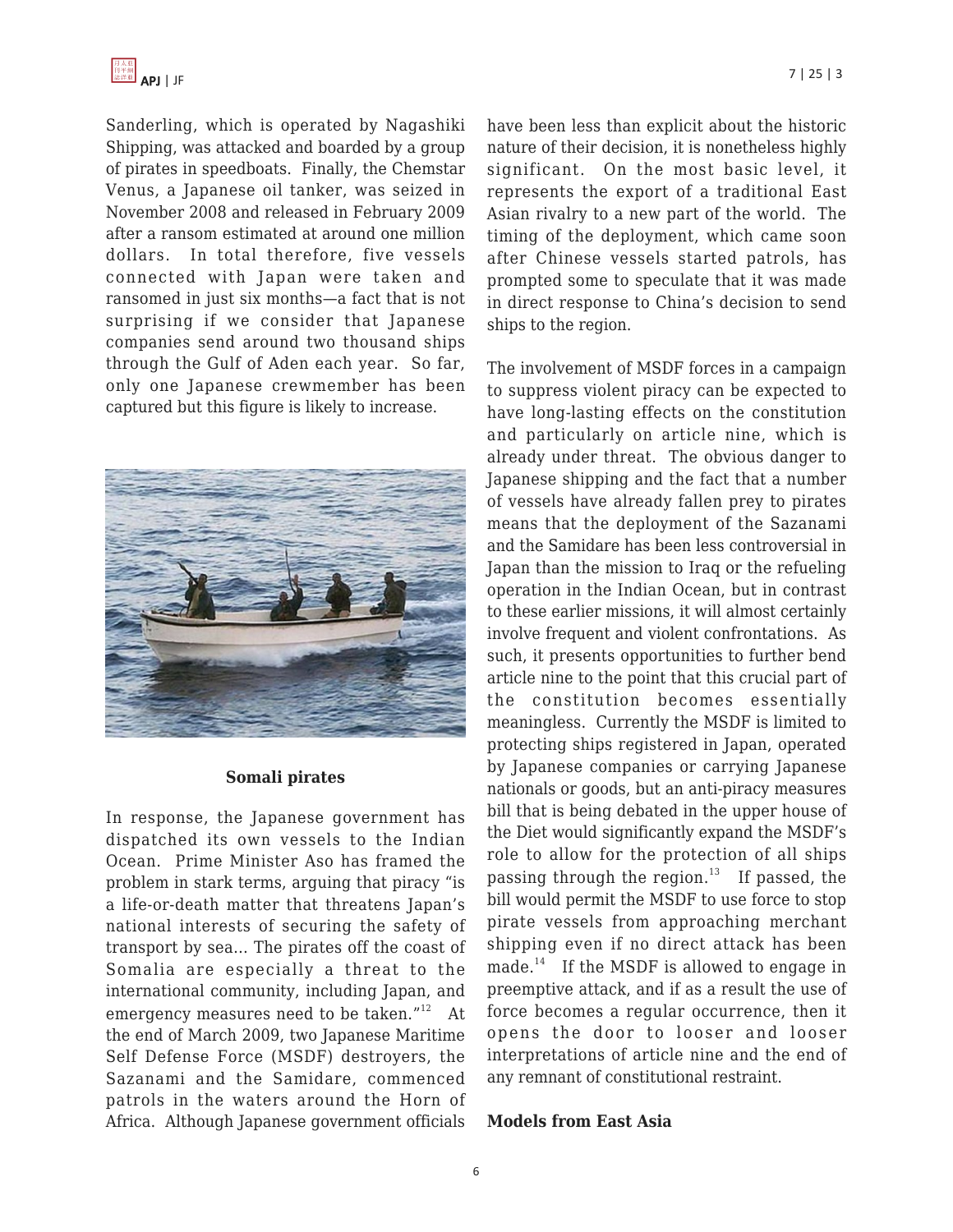Given the repeated references that have been made to past American and European antipiracy campaigns coupled with the fact that East Asia is tightly bound to the current crisis, it is surprising that few politicians, scholars or journalists have examined historical models from the region. This stems in part from a general lack of awareness of the history of piracy in East Asia, a situation that has been compounded by the sparse nature of scholarly, or for that matter popular, works on the topic. In comparison to Atlantic and Caribbean pirates, who continue to generate a steady flow of books, articles, novels and films, piracy in East Asia remains the realm of a few highly specialized historians and never captured the popular imagination in the same way as European buccaneers. This is unfortunate as there is a great deal that can be learnt from past East Asian experiences with piracy.

Given its place in the premodern global economy, it is not surprising that East Asia has long been among the most active centers of world piracy. A number of crescendos of maritime violence in the region involved the Japanese archipelago, which became so well known for its pirate connection that early European mapmakers labeled it as Ilhas dos Ladrones or the Isle of Pirates.

One peak of East Asian piracy took place in the fourteenth century and was directed against the Korean peninsula. Starting around 1350, Korean sources record a tremendous surge in pirate raids culminating in an eight-year stretch from 1376 to 1384 when around forty attacks were documented each year. These raids were conducted by Japan-based pirates referred to in Korean sources as waegu, a derogatory term for the Japanese that translates literally as dwarf robbers. They are now known more commonly as wakō, the Japanese reading of the same characters, and unlike pirates in Europe preferred to attack coastal settlements rather than merchant ships. In the middle of the sixteenth century,

East Asia witnessed a second surge of wakō activity, driven this time by multi-ethnic groups of pirates organized around Chinese entrepreneurs based in Japan. $15$  The collapse of central authority within Japan that enabled the wakō to prosper also permitted the rise of domestic piracy concentrated in the Seto Inland Sea and directed by such figures as Murakami Takeyoshi who was described as "the greatest corsair of all Japan." $16$  While Japan was always prominent, it was by no means the only centre of pirate activity in East Asia. Zheng Chenggong or Koxinga mixed piracy, trade and empire-building into a potent combination that brought him control of Taiwan and allowed the Zheng family to establish an effective centre of resistance to the emerging Qing regime. Finally, mention should be made of a remarkable rise in piracy that started around 1780 in Guangdong and involved an estimated fifty thousand active pirates at its peak. $17$  As the available space does not permit a full examination of how government authorities across East Asia dealt with each surge in pirate activity, the last section will focus on two innovative and highly successful campaigns implemented by the rulers of Korea and Japan in the fifteenth and sixteenth centuries.

The campaign conducted at the beginning of the fifteenth century by the newly founded Choson state, which ruled Korea from 1392 to 1910, illustrates the effective use of both carrot and stick in dealing with pirates. Conducted over a series of decades and in both Korea and Japan, this operation was highly successful in ending the wakō threat against the Korean peninsula. The punitive aspect of the campaign is visible in the large-scale military attacks directed against pirate lairs such as the island of Tsushima, which was invaded by 16,000 troops under the command of the fourth Choson king in 1419. However, the rulers of Korea were also prepared to offer significant rewards by incorporating pirate chieftains and their sponsors into diplomatic and commercial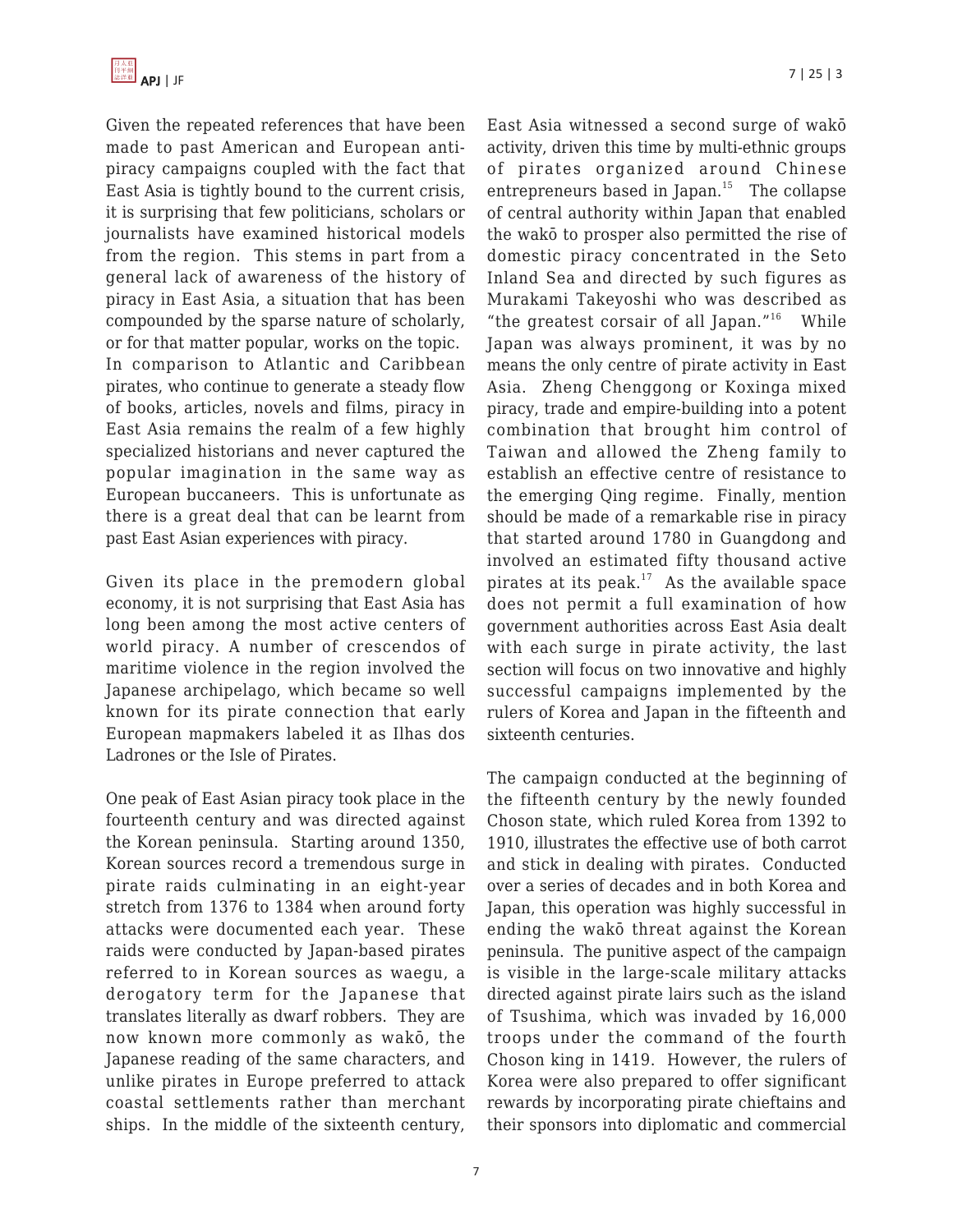networks. One Korean official who visited Japan in 1444 wrote the following assessment of the situation and the steps needed to suppress piracy:

> In these regions, the people's dwellings are miserable; land is tight and, moreover, utterly barren, so that they do not pursue agriculture and can scarcely escape starvation; thus they engage in banditry, being of a weak and violent cast … But if we attend to them with courtesy and nourish them with generosity, even more so than in previous days, then the pirates will all submit $18$

Putting these words into action, Choson agents offered stipends, titles and commercial monopolies to wakō leaders in a sophisticated deployment of bribery that brought potential offenders into the system and gave them a stake in its preservation. The 1443 Kakitsu treaty that allocated commercial rights to the ruling family of Tsushima represents the culmination of this process and the final transformation of former pirate lords into consistent allies and an enthusiastic police force. Not only did Tsushima cease its involvement in piracy, but it emerged as a crucial bridge between Korea and Japan, playing a vital role in keeping commercial and diplomatic relations open, often through extremely difficult times, over the next four centuries.

Although these measures ended the threat against Korea, piracy continued to flourish within Japan until the late sixteenth century when Toyotomi Hideyoshi finally curbed it. By any standard, Hideyoshi's achievement was substantial. By the time he seized power, Japan and especially Kyushu had been an active center of piracy for centuries. Piracy underpinned the local economy, providing a reliable source of income to local warlords and employment to coastal communities. Since the collapse of the Ashikaga shogunate in 1467 and the onset of Japan's warring states (Sengoku) period, no central authority had been able to exert real power over the archipelago's maritime fringes. Indeed, it is worth noting that the chaotic world of Sengoku Japan, characterized as it was by a failed state and endemic conflict fuelled by a proliferation of weapons and competing groups, bears some resemblance to the current situation in Somalia. However, within about a decade Hideyoshi was able to end Japan's long tenure as the Isle of Pirates

Campaigns against piracy typically involve a powerful naval force that is used to hunt down and destroy pirate vessels. This was the case when the American government launched its attack on Barbary pirates, an operation that hinged on the use of the US navy's newly constructed frigates, and when the British government moved to suppress Atlantic and Caribbean piracy. Although Hideyoshi did assemble a substantial maritime force to invade Korea, he made no use of a naval contingent when suppressing piracy. Instead, the antipiracy campaign that he implemented rested on a series of far-reaching measures designed to exert influence over land. In essence, the campaign consisted of three steps: identification, disarmament and enforcement. The key moment in the campaign can be dated precisely to August 29, 1588 when Hideyoshi issued two decrees, the famous 'sword-hunt' edict and an anti-piracy regulation, that combined to strip away the basis for organized piracy.

The first step was to identify and investigate the communities involved in piracy. The antipiracy edict, the lesser known of the two decrees, specifically targeted coastal communities by ordering that "the sea captains and the fishermen of the provinces and the seashores, all those who go in ships to the sea,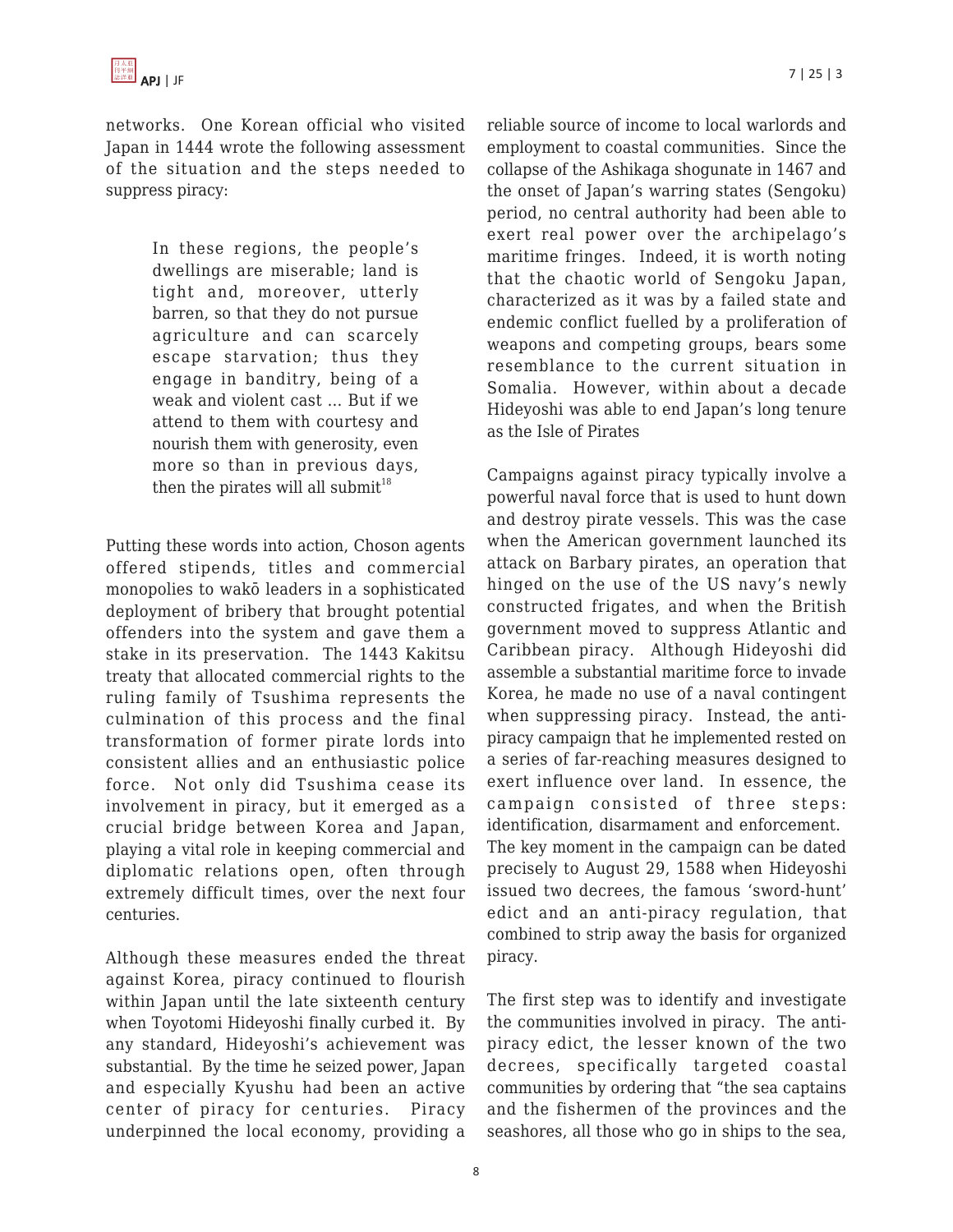shall immediately be investigated. $19^{\circ}$  Once they were identified, these sea peoples were compelled to sign oaths declaring that they would no longer engage in piracy. The edict thus extended control over the maritime fringes of the archipelago, effectively moving the "marginal men" who were so central to piracy out of the margins and into legal structures. $^{20}$ Second, Hideyoshi attempted to disarm large sections of the population. The warlords that emerged during the Sengoku period raised large armies, engaged in prolonged conflict with local rivals and effectively militarized the countryside. During a century of nearcontinuous conflict, violence came to permeate every level of Japanese society. The proliferation of arms meant that weapons "penetrated the villages, cities, and monasteries of the warring states period as the ubiquitous instruments of sectarian warfare, agrarian rebellion, and endemic violent struggles. $"^{21}$  By implementing the 'sword-hunt' edict, Hideyoshi was able to disarm the countryside and to reduce or eliminate the means for violence. Finally, Hideyoshi placed the responsibility for suppressing piracy firmly in the hands of local warlords who controlled the areas in which pirates were based. The 1588 edict made these individuals directly accountable for any pirate attacks that were launched from their domains and warned that the new regime would not hesitate to confiscate land and to strip offenders of office. Through this measure, in much the same way as the Choson state in the fifteenth century, Hideyoshi sought to bring pirates into the system and to turn them from offenders into an effective police force.

Hideyoshi's campaign did not end piracy overnight. Isolated pirate attacks continued to be recorded well into the seventeenth century, but his efforts transformed piracy from an organized industry that could be conducted with virtual impunity into a far more sporadic business that entailed great risks.

#### **The war against piracy in Somalia**

The reality is that policing operations at sea, the dominant strategy currently employed, will not eliminate the threat of Somali piracy if not accompanied by other measures that deal with the problem on land. Here past models from East Asia are most relevant. The campaigns against the wakō in the fifteenth and sixteenth centuries succeeded because they were able to co-opt local elites and use them to suppress piracy. Within Somalia, there is a clear need to work more closely with local actors, to find ways to transform them from pirate sponsors into a policing force and to incorporate them into wider structures. Along these lines, a recent United Nations working group has identified the need to "enlist all influential Somali actors" as a top priority in fighting piracy.<sup>22</sup> While implementation of this recommendation would certainly represent a step forward, it may be necessary to go further by recognizing that the old nation state of Somalia is dead and that power has migrated to new, smaller political units such as the Republic of Somaliland, a breakaway state that has been able to effectively police its coastline and to control organized piracy. Instead of trying to revive the corpse of a failed state, the international community must be prepared to acknowledge the republic's de-facto existence and to work towards strengthening its institutions.

Second, it is necessary to offer genuine incentives in order to encourage both pirates and their sponsors to turn away from the lucrative business of attacking ships. Piracy is one of the few boom industries in Somalia, offering incomes more than ten times average earnings, and its attraction can only be countered by effective application of both carrot and stick. One way to move forward would be to resuscitate the local fishing industry through a combination of economic aid and by finally doing something to stop the plundering of Somali waters by foreign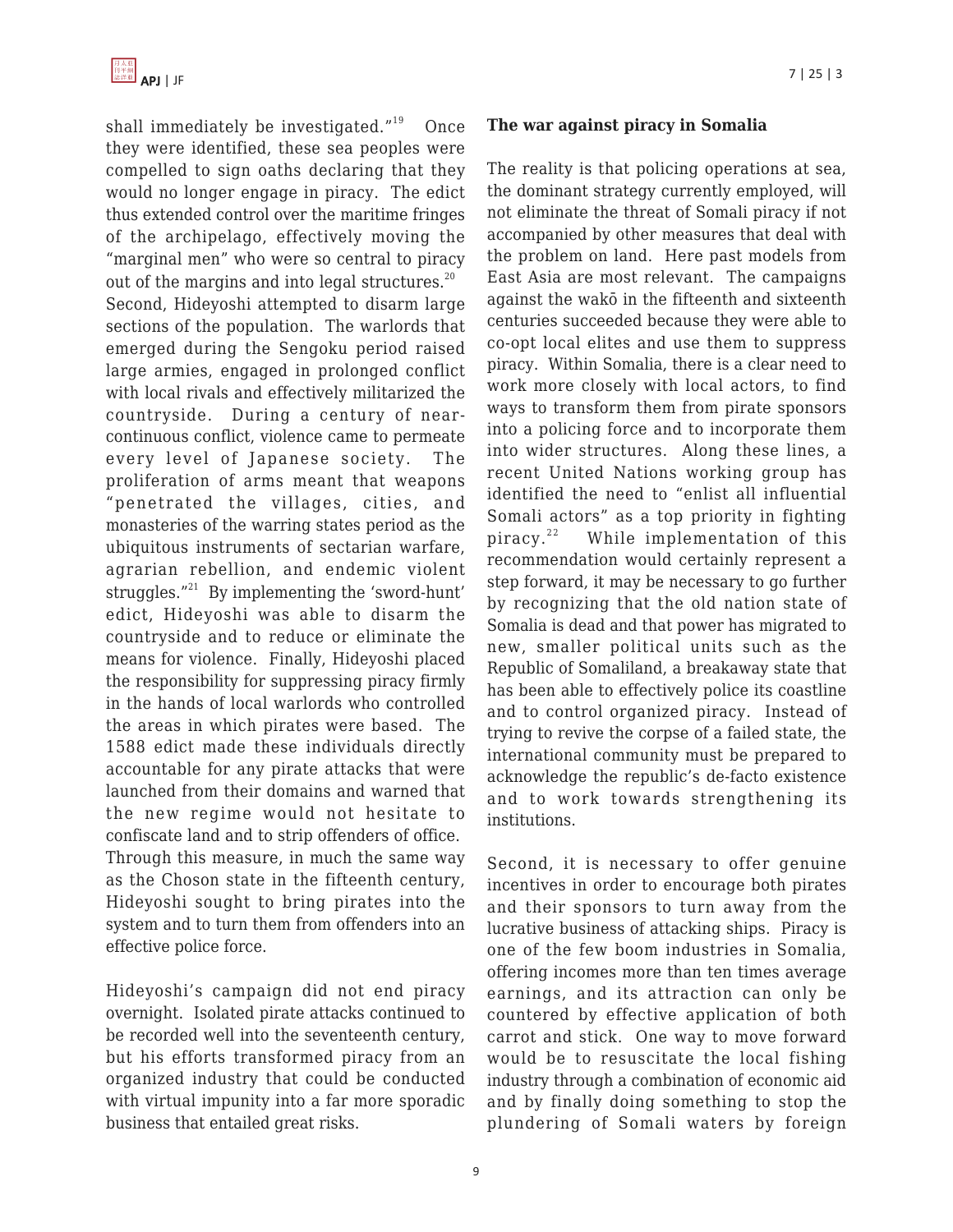

trawlers. In the sixteenth century, Hideyoshi started off his campaign by recognizing the link between piracy and fishermen, a particularly important connection in the Somali case where piracy started as a protest against foreign trawlers operating illegally in coastal waters and where even now protection of fishing grounds remains a significant justification for pirates. When interviewed, one pirate spokesman expressed it in simple terms: "We don't consider ourselves sea bandits… We consider sea bandits those who illegally fish in our seas and dump waste in our seas and carry weapons in our seas. We are simply patrolling our seas. Think of us like a coast guard." $^{23}$ Providing concrete rewards and alternative employment to former pirates would start to move Somalia's own 'marginal men' out of the shadows and away from maritime violence.



#### **Armed Somali pirate**

Finally, some kind of disarmament campaign must be implemented if piracy is to be curtailed or ended. Despite the presence of an arms embargo, Somalia remains one the most highly militarized countries in the world, one study estimating that 64% or roughly two thirds of all Somalis possess one or more weapons. The United Nations has recently concluded that the ready availability of arms has propelled the steady escalation in piracy since 2005 and that something must be done about the problem of weapons proliferation.<sup>24</sup>

In the end, Somali piracy will take a number of years to completely eradicate, but measures need to be taken now to reduce its impact. Although they are tied to a specific period, historical models do have a role to play in solving the problem of Somali piracy. Since East Asia is so firmly at the center of this crisis and because there is something to be learnt from past Chinese, Japanese and Korean campaigns against pirates, commentators would do well to avoid focusing exclusively on one-dimensional models derived from past American or European encounters with pirates and embrace a wider range of examples.

Adam Clulow teaches at Monash University in Melbourne, Australia. His research focuses on the history of piracy and maritime violence in East Asia. He is currently working on a book manuscript that examines the interaction between the Tokugawa state and the Dutch East India Company in early modern Japan. He wrote this article for The Asia-Pacific Journal.

Recommended citation: Adam Clulow, "The Pirate Returns: Historical Models, East Asia and the War against Somali Piracy" The Asia-Pacific Journal, Vol. 25-3-09, June 22, 2009.

On related issues see:

Michael Penn, [Somali Pirates and Political](http://www.japanfocus.org/-Michael-Penn/3022) [Winds Drive Japan to the Gate of Tears](http://www.japanfocus.org/-Michael-Penn/3022)

#### **Notes**

1 "Piracy and Armed Robbery against Ships: Annual Report," ICC International Maritime Bureau, 2008.

2 David Eimer, "Chinese navy to take on Somali pirates," Telegraph, December 18, 2008.

3 "Piracy in Somalia," Chatham House Briefing Paper, October 2008.